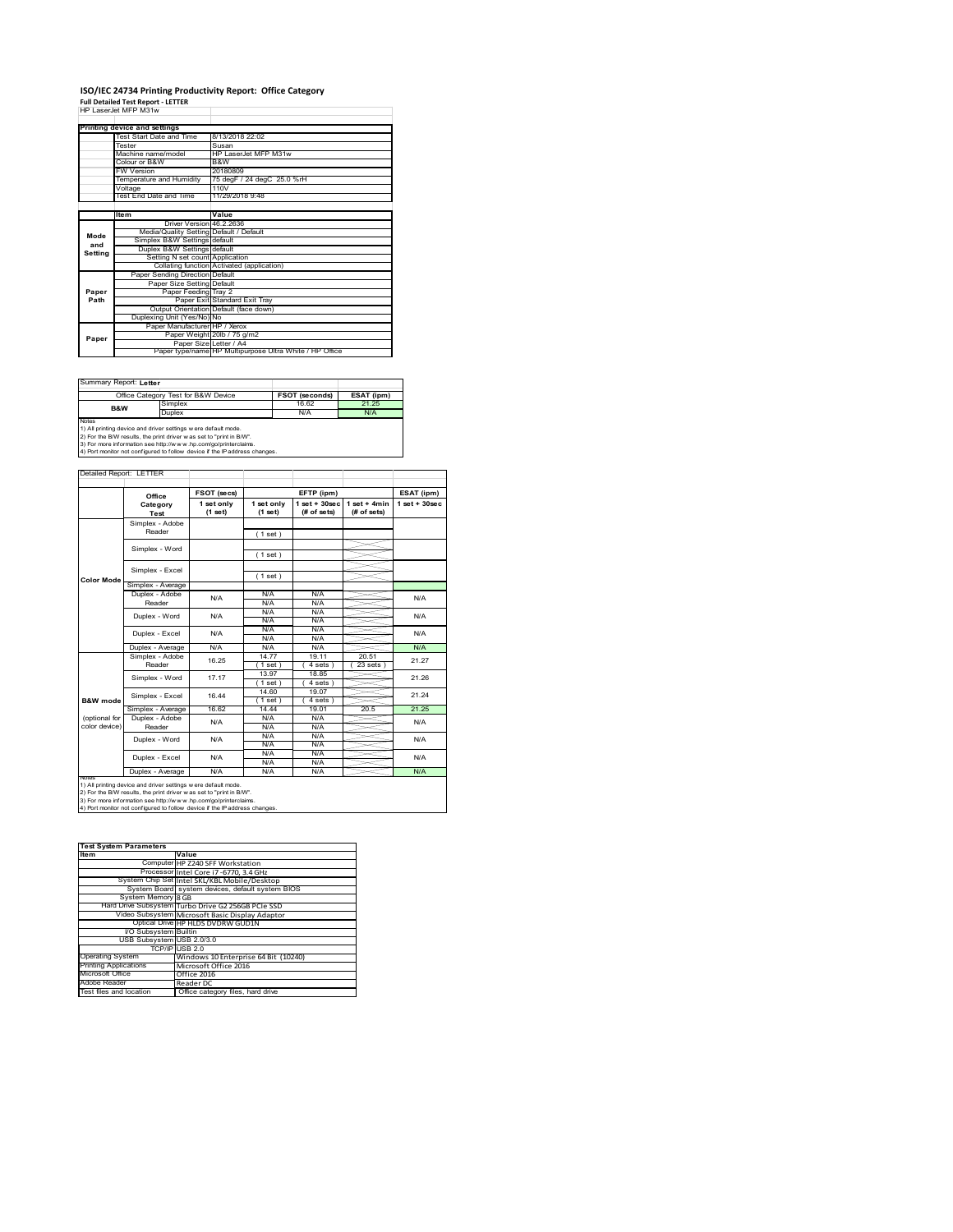### **ISO/IEC 24734 Printing Productivity Report: Office Category Full Detailed Test Report ‐ A4** HP LaserJet MFP M31w

|                | HP LaserJet MFP M31W                    |                                                         |
|----------------|-----------------------------------------|---------------------------------------------------------|
|                | Printing device and settings            |                                                         |
|                | Test Start Date and Time                | 8/13/2018 22:02                                         |
|                | Tester                                  | Susan                                                   |
|                | Machine name/model                      | HP LaserJet MFP M31w                                    |
|                | Colour or B&W                           | B&W                                                     |
|                | <b>FW Version</b>                       | 20180809                                                |
|                | Temperature and Humidity                | 75 degF / 24 degC 25.0 %rH                              |
|                | Voltage                                 | 110V                                                    |
|                | Test End Date and Time                  | 11/29/2018 9:48                                         |
|                |                                         |                                                         |
|                | Item                                    | Value                                                   |
|                | Driver Version 46.2.2636                |                                                         |
| Mode           | Media/Quality Setting Default / Default |                                                         |
| and<br>Setting | Simplex B&W Settings default            |                                                         |
|                | Duplex B&W Settings default             |                                                         |
|                | Setting N set count Application         |                                                         |
|                |                                         | Collating function Activated (application)              |
|                | Paper Sending Direction Default         |                                                         |
|                | Paper Size Setting Default              |                                                         |
| Paper          | Paper Feeding Tray 2                    |                                                         |
| Path           |                                         | Paper Exit Standard Exit Tray                           |
|                |                                         | Output Orientation Default (face down)                  |
|                | Duplexing Unit (Yes/No) No              |                                                         |
|                | Paper Manufacturer HP / Xerox           |                                                         |
| Paper          |                                         | Paper Weight 20lb / 75 g/m2                             |
|                | Paper Size Letter / A4                  |                                                         |
|                |                                         | Paper type/name HP Multipurpose Ultra White / HP Office |

Summary Report: **A4**

|                                                                | Office Category Test for B&W Device | <b>FSOT (seconds)</b> | ESAT (ipm) |  |  |  |
|----------------------------------------------------------------|-------------------------------------|-----------------------|------------|--|--|--|
| B&W                                                            | Simplex                             | 16.98                 | 20.19      |  |  |  |
|                                                                | Duplex                              | N/A                   | N/A        |  |  |  |
| <b>Notes</b>                                                   |                                     |                       |            |  |  |  |
| 1) All printing device and driver settings w ere default mode. |                                     |                       |            |  |  |  |
|                                                                |                                     |                       |            |  |  |  |

1) All printing device and driver settings were default mode.<br>2) For the B/W results, the print driver was set to "print in B/W".<br>3) For more information see http://www.hp.com/go/printerclaims.<br>4) Port monitor not configur

|                     | Office                    | FSOT (secs)             |                       | EFTP (ipm)                      |                                | ESAT (ipm)         |  |
|---------------------|---------------------------|-------------------------|-----------------------|---------------------------------|--------------------------------|--------------------|--|
|                     | Category<br>Test          | 1 set only<br>$(1$ set) | 1 set only<br>(1 set) | $1 set + 30 sec$<br>(# of sets) | $1 set + 4 min$<br>(# of sets) | $1$ set + $30$ sec |  |
|                     | Simplex - Adobe           |                         |                       |                                 |                                |                    |  |
|                     | Reader                    |                         | (1 set)               |                                 |                                |                    |  |
|                     |                           |                         |                       |                                 |                                |                    |  |
|                     | Simplex - Word            |                         | (1 set)               |                                 |                                |                    |  |
|                     |                           |                         |                       |                                 |                                |                    |  |
| Colour<br>Mode      | Simplex - Excel           |                         | (1 set)               |                                 |                                |                    |  |
|                     | Simplex - Average         |                         |                       |                                 |                                |                    |  |
|                     | Duplex - Adobe            | N/A                     | N/A                   | N/A                             |                                | N/A                |  |
|                     | Reader                    |                         | N/A                   | N/A                             |                                |                    |  |
|                     | Duplex - Word             | N/A                     | N/A                   | N/A                             |                                | N/A                |  |
|                     |                           |                         | N/A                   | N/A                             |                                |                    |  |
|                     | Duplex - Excel            | N/A                     | N/A                   | N/A                             |                                | N/A                |  |
|                     |                           |                         | N/A                   | N/A                             |                                |                    |  |
|                     | Duplex - Average          | N/A                     | N/A                   | N/A                             |                                | N/A                |  |
|                     | Simplex - Adobe<br>Reader | 16.94                   | 14.16                 | 18.26                           | 1941                           | 20.19<br>20.20     |  |
|                     |                           |                         | $1$ set $)$           | 4 sets                          | 22 sets                        |                    |  |
|                     | Simplex - Word            | 16.89                   | 14.21                 | 17.86                           |                                |                    |  |
|                     |                           |                         | (1 set)               | 4 sets                          |                                |                    |  |
|                     | Simplex - Excel           | 17.09                   | 14.04                 | 18.16                           |                                | 20.20              |  |
| <b>B&amp;W</b> mode |                           |                         | 1 set                 | 4 sets                          |                                |                    |  |
|                     | Simplex - Average         | 170                     | 14.13                 | 18.09                           | 19.4                           | 20.19              |  |
| (optional for       | Duplex - Adobe            | N/A                     | N/A                   | N/A                             |                                | N/A                |  |
| color device)       | Reader                    |                         | N/A                   | N/A                             |                                |                    |  |
|                     | Duplex - Word             | N/A                     | N/A                   | N/A                             |                                | N/A                |  |
|                     |                           |                         | N/A                   | N/A                             |                                |                    |  |
|                     | Duplex - Excel            | N/A                     | N/A                   | N/A                             |                                | N/A                |  |
|                     |                           |                         | N/A                   | N/A                             |                                |                    |  |
|                     | Duplex - Average          | N/A                     | N/A                   | N/A                             |                                | N/A                |  |

| <b>Test System Parameters</b> |                                                    |  |  |  |
|-------------------------------|----------------------------------------------------|--|--|--|
| <b>Item</b>                   | Value                                              |  |  |  |
|                               | Computer HP Z240 SFF Workstation                   |  |  |  |
|                               | Processor Intel Core i7-6770, 3.4 GHz              |  |  |  |
|                               | System Chip Set Intel SKL/KBL Mobile/Desktop       |  |  |  |
|                               | System Board system devices, default system BIOS   |  |  |  |
| System Memory 8 GB            |                                                    |  |  |  |
|                               | Hard Drive Subsystem Turbo Drive G2 256GB PCIe SSD |  |  |  |
|                               | Video Subsystem Microsoft Basic Display Adaptor    |  |  |  |
|                               | Optical Drive HP HLDS DVDRW GUD1N                  |  |  |  |
| I/O Subsystem Builtin         |                                                    |  |  |  |
| USB Subsystem USB 2.0/3.0     |                                                    |  |  |  |
|                               | TCP/IP USB 2.0                                     |  |  |  |
| <b>Operating System</b>       | Windows 10 Enterprise 64 Bit (10240)               |  |  |  |
| <b>Printing Applications</b>  | Microsoft Office 2016                              |  |  |  |
| Microsoft Office              | Office 2016                                        |  |  |  |
| Adobe Reader                  | Reader DC                                          |  |  |  |
| Test files and location       | Office category files, hard drive                  |  |  |  |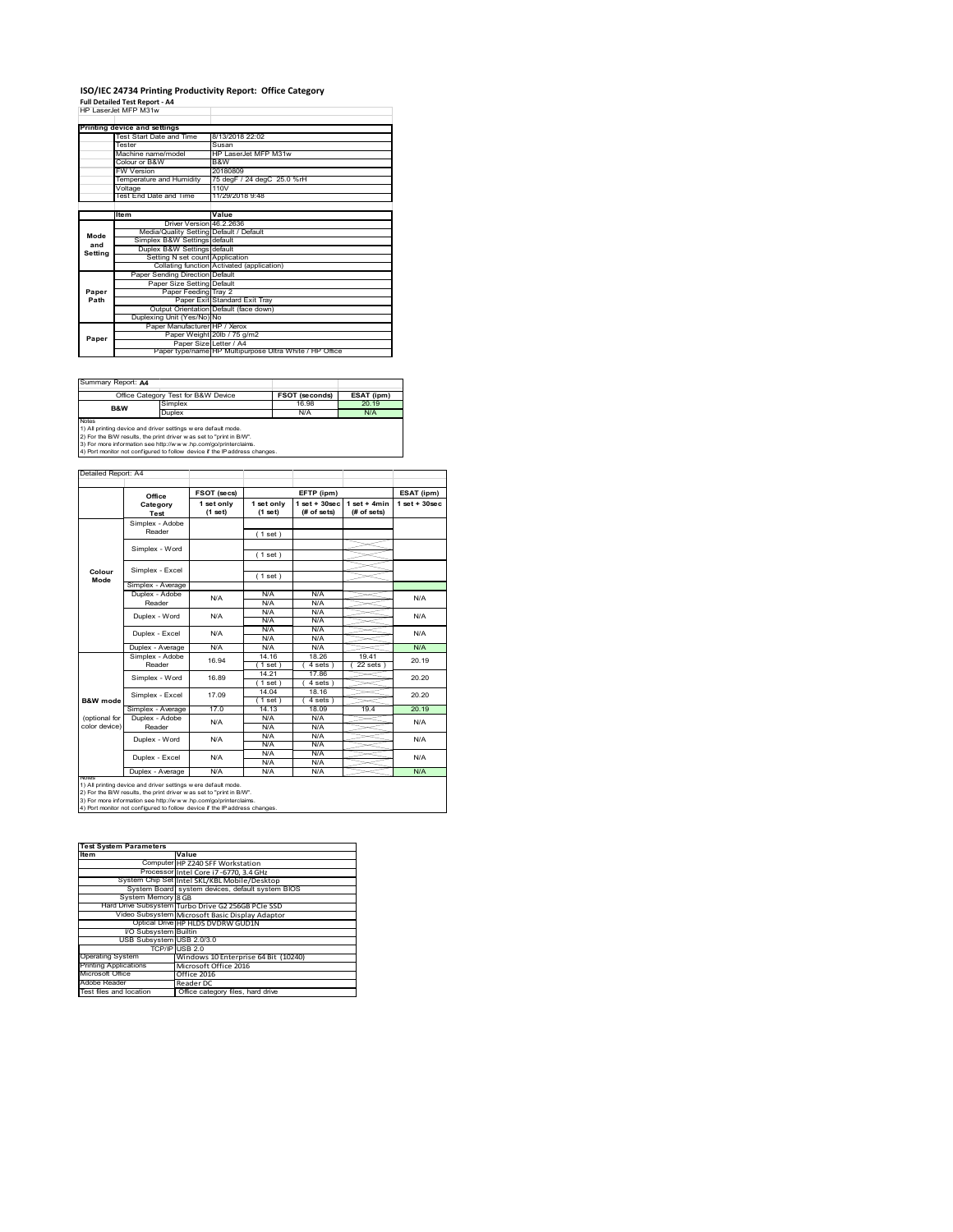# **ISO/IEC 24734 Printing Productivity Report: Office Category Feature Performance Full Report ‐ Office Feature Performance Test** HP LaserJet MFP M31w

|         |                                         | reature renormance run neport - onnee reature renormance rest |
|---------|-----------------------------------------|---------------------------------------------------------------|
|         | HP LaserJet MFP M31w                    |                                                               |
|         |                                         |                                                               |
|         | Printing device and settings            |                                                               |
|         | Test Start Date and Time                | 8/13/2018 22:02                                               |
|         | Tester                                  | Susan                                                         |
|         | Machine name/model                      | HP LaserJet MFP M31w                                          |
|         | Colour or B&W                           | B&W                                                           |
|         | <b>FW Version</b>                       | 20180809                                                      |
|         | Temperature and Humidity                | 75 degF / 24 degC 25.0 %rH                                    |
|         | Voltage                                 | 110V                                                          |
|         | Test End Date and Time                  | 11/29/2018 9:48                                               |
|         |                                         |                                                               |
|         | ltem                                    | Value                                                         |
|         | Driver Version 46 2 2636                |                                                               |
| Mode    | Media/Quality Setting Default / Default |                                                               |
| and     | Simplex B&W Settings default            |                                                               |
| Setting | Duplex B&W Settings default             |                                                               |
|         | Setting N set count Application         |                                                               |
|         |                                         | Collating function Activated (application)                    |
|         | Paper Sending Direction Default         |                                                               |
|         | Paper Size Setting Default              |                                                               |
| Paper   | Paper Feeding Tray 2                    |                                                               |
| Path    |                                         | Paper Exit Standard Exit Tray                                 |
|         |                                         | Output Orientation Default (face down)                        |
|         | Duplexing Unit (Yes/No) No              |                                                               |
|         | Paper Manufacturer HP / Xerox           |                                                               |
| Paper   |                                         | Paper Weight 20lb / 75 g/m2                                   |
|         | Paper Size Letter / A4                  |                                                               |
|         |                                         | Paper type/name HP Multipurpose Ultra White / HP Office       |

| ISO Print Productivity Report: Feature Performance Test Summary                                                                                                                                                                                                                             |               |                                      |                                      |  |
|---------------------------------------------------------------------------------------------------------------------------------------------------------------------------------------------------------------------------------------------------------------------------------------------|---------------|--------------------------------------|--------------------------------------|--|
| <b>Printing Modes</b>                                                                                                                                                                                                                                                                       |               | <b>Feature Performance Ratio</b>     |                                      |  |
| (Feature Adobe Reader - Office test file)                                                                                                                                                                                                                                                   |               | FSOT (base)<br><b>FSOT (feature)</b> | <b>ESAT (feature)</b><br>ESAT (base) |  |
| A5, Landscape Feed, Simplex, Colour                                                                                                                                                                                                                                                         | Simplex       |                                      |                                      |  |
| A5, Portrait Feed, Simplex, Colour                                                                                                                                                                                                                                                          | Simplex       |                                      |                                      |  |
| Legal, Simplex, Colour                                                                                                                                                                                                                                                                      | Simplex       |                                      |                                      |  |
| Legal, Duplex, Colour                                                                                                                                                                                                                                                                       | <b>Duplex</b> |                                      |                                      |  |
| A4, 1200 dpi, Simplex, Colour                                                                                                                                                                                                                                                               | Simplex       |                                      |                                      |  |
| Letter, 1200 dpi, Simplex, Colour                                                                                                                                                                                                                                                           | Simplex       |                                      |                                      |  |
| A4. General Office. Simplex. Colour                                                                                                                                                                                                                                                         | Simplex       |                                      |                                      |  |
| Letter, General Office, Simplex, Colour                                                                                                                                                                                                                                                     | Simplex       |                                      |                                      |  |
| A5. Landscape Feed. Simplex. B/W                                                                                                                                                                                                                                                            | Simplex       |                                      |                                      |  |
| A5, Portrait Feed, Simplex, B/W                                                                                                                                                                                                                                                             | Simplex       | 30%                                  | 24%                                  |  |
| Legal, Simplex, B/W                                                                                                                                                                                                                                                                         | Simplex       |                                      |                                      |  |
| Legal, Duplex, B/W                                                                                                                                                                                                                                                                          | <b>Duplex</b> |                                      |                                      |  |
| A4. 1200 dpi. Simplex, B/W                                                                                                                                                                                                                                                                  | Simplex       |                                      |                                      |  |
| Letter, 1200 dpi, Simplex, B/W                                                                                                                                                                                                                                                              | Simplex       |                                      |                                      |  |
| A4, General Office, Simplex, B/W                                                                                                                                                                                                                                                            | Simplex       |                                      |                                      |  |
| Letter, General Office, Simplex, B/W                                                                                                                                                                                                                                                        | Simplex       |                                      |                                      |  |
| Notes<br>1) All printing device and driver settings w ere default mode.<br>2) Test conducted with 8-paper Office Feature Performance file.<br>3) For more information see http://www.hp.com/go/printerclaims.<br>4) Port monitor not configured to follow device if the IP address changes. |               |                                      |                                      |  |

| <b>Printing Modes</b>                               | <b>Base Printing Mode</b> |                     |                      | <b>Feature Performance</b>       |                                         |                                      |  |
|-----------------------------------------------------|---------------------------|---------------------|----------------------|----------------------------------|-----------------------------------------|--------------------------------------|--|
| Feature Adobe Reader - Office<br>test file (8-page) | <b>FSOT</b><br>Base       | <b>ESAT</b><br>Base | 1 set<br>FSOT (secs) | $1$ set $+30$ sec.<br>ESAT (ipm) | FSOT (base)<br><b>FSOT</b><br>(feature) | <b>ESAT (feature)</b><br>ESAT (base) |  |
| A5, Landscape Feed, Simplex, Colour                 |                           |                     |                      |                                  |                                         |                                      |  |
| A5, Portrait Feed, Simplex, Colour                  |                           |                     |                      |                                  |                                         |                                      |  |
| Legal, Simplex, Colour                              |                           |                     |                      |                                  |                                         |                                      |  |
| Legal, Duplex, Colour                               |                           |                     |                      |                                  |                                         |                                      |  |
| A4, 1200 dpi, Simplex, Colour                       |                           |                     |                      |                                  |                                         |                                      |  |
| Letter, 1200 dpi, Simplex, Colour                   |                           |                     |                      |                                  |                                         |                                      |  |
| A4, General Office, Simplex, Colour                 |                           |                     |                      |                                  |                                         |                                      |  |
| Letter, General Office, Simplex, Colour             |                           |                     |                      |                                  |                                         |                                      |  |
| A5, Landscape Feed, Simplex, B/W                    | 28.86                     | 20 19               |                      |                                  |                                         |                                      |  |
| A5. Portrait Feed. Simplex. B/W                     | 28.86                     | 20.19               | 98.89                | 5.0                              | 30%                                     | 24%                                  |  |
| Legal, Simplex, B/W                                 | 27.67                     | 21.27               |                      |                                  |                                         |                                      |  |
| Legal, Duplex, B/W                                  | 27.67                     | 21.27               |                      |                                  |                                         |                                      |  |
| A4, 1200 dpi, Simplex, B/W                          | 28.86                     | 20.19               |                      |                                  |                                         |                                      |  |
| Letter, 1200 dpi, Simplex, B/W                      | 27.67                     | 21.27               |                      |                                  |                                         |                                      |  |
| A4, General Office, Simplex, B/W                    | 28.86                     | 20.19               |                      |                                  |                                         |                                      |  |
| Letter, General Office, Simplex, B/W                | 27.67                     | 21.27               |                      |                                  |                                         |                                      |  |

Notes<br>1) All printing device and driver settings were default mode.<br>2) Test conducted with 8-paper Office Feature Performance file<br>3) For more information see http://www.hp.com/go/printerclaims.<br>4) Por monitor not configur

|               | <b>Test System Parameters</b> |                                                    |  |  |
|---------------|-------------------------------|----------------------------------------------------|--|--|
|               | <b>Item</b>                   | Value                                              |  |  |
|               |                               | Computer HP Z240 SFF Workstation                   |  |  |
|               |                               | Processor Intel Core i7-6770, 3.4 GHz              |  |  |
|               |                               | System Chip Set Intel SKL/KBL Mobile/Desktop       |  |  |
|               |                               | System Board system devices, default system BIOS   |  |  |
| Test          | System Memory 8 GB            |                                                    |  |  |
| <b>System</b> |                               | Hard Drive Subsystem Turbo Drive G2 256GB PCIe SSD |  |  |
|               |                               | Video Subsystem Microsoft Basic Display Adaptor    |  |  |
|               |                               | Optical Drive HP HLDS DVDRW GUD1N                  |  |  |
|               | I/O Subsystem Builtin         |                                                    |  |  |
|               | USB Subsystem USB 2.0/3.0     |                                                    |  |  |
| <b>VO</b>     |                               | TCP/IP USB 2.0                                     |  |  |
|               | <b>Operating System</b>       | Windows 10 Enterprise 64 Bit (10240)               |  |  |
|               | <b>Printing Applications</b>  | Microsoft Office 2016                              |  |  |
|               | Software Microsoft Office     | Office 2016                                        |  |  |
|               | Adobe Reader                  | Reader DC                                          |  |  |
|               | Test files and location       | Office category files, hard drive                  |  |  |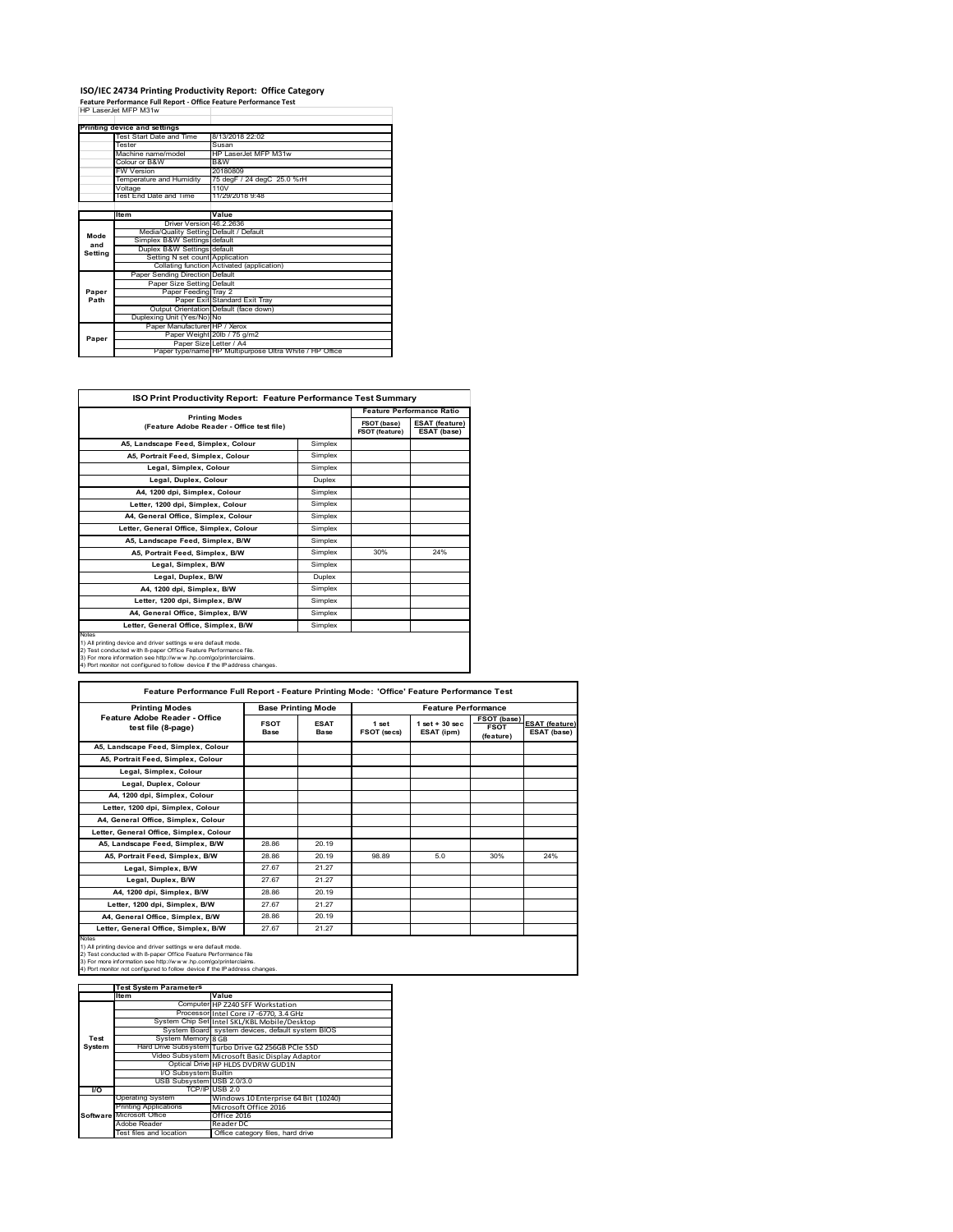### **ISO/IEC 17629 First Print Out Time Report: Office Category Full Detailed Test Report ‐ LETTER** HP LaserJet MFP M31w

|  | HP LaserJet MFP M31w |  |  |
|--|----------------------|--|--|

|            | Printing device and settings               |                                |
|------------|--------------------------------------------|--------------------------------|
|            | Test Start Date and Time                   | 8/13/2018 22:02                |
|            | Tester                                     | Susan                          |
|            | Machine name/model                         | HP LaserJet MFP M31w           |
|            | Colour or B&W                              | B&W                            |
|            | FW Version                                 | 20180809                       |
|            | Configuration (options)                    | Default                        |
|            | Controller                                 | 12150                          |
|            | Printing device page count                 | Not Specified                  |
|            | Printing supplies page count Not Specified |                                |
|            | Temperature and Humidity                   | 75 degF / 24 degC 25.0 %rH     |
|            | Voltage                                    | 110V                           |
|            | Test End Date and Time                     | 11/29/2018 9:48                |
|            |                                            |                                |
|            | <b>Item</b>                                | Value                          |
| Mode       | PDL and driver version                     | 46.2.2636                      |
| and        | Print Quality mode                         | default                        |
| Setting    | <b>B&amp;W</b> settings                    | default                        |
|            | Paper feed orientation                     | <b>Short Edge</b>              |
| Paper      | Paper type setting                         | default                        |
|            | Paper feeding                              | Standard cassette              |
|            | Paper exit                                 | Standard exit tray             |
| Paper Path | Output orientation                         | default (face up or face down) |

**FPOT from Ready (seconds)**<br>Simplex 8.03 **ISO First Page Out Time Summary Report: Office Category** rt: **Letter** 

**B&W**

**Duplex**<br>Notes<br>1) All printing device and driver settings were default mode.<br>2) For the BM results, the print driver was set to "print in BM".<br>4) For more information see http://www.hp.com/golprinterclaims.<br>4) Port monitor

|                                |                                                                                                                                                                                                                                                                                                                                                                                                              | ISO First Page Out Time Report: Office Category |                                   |                                          |                            |                   |            |
|--------------------------------|--------------------------------------------------------------------------------------------------------------------------------------------------------------------------------------------------------------------------------------------------------------------------------------------------------------------------------------------------------------------------------------------------------------|-------------------------------------------------|-----------------------------------|------------------------------------------|----------------------------|-------------------|------------|
| <b>Detailed Report: LETTER</b> |                                                                                                                                                                                                                                                                                                                                                                                                              | Word<br>(seconds)                               | Excel<br>(seconds)                | Adobe<br>Reader<br>(seconds)             | Average<br>(seconds)       | <b>Delay Time</b> |            |
|                                | FPOT from Ready - Simplex                                                                                                                                                                                                                                                                                                                                                                                    |                                                 |                                   |                                          |                            |                   |            |
|                                | FPOT from Ready - Duplex                                                                                                                                                                                                                                                                                                                                                                                     |                                                 |                                   |                                          |                            |                   |            |
| <b>Color Mode</b>              | FPOT from Sleep - Simplex                                                                                                                                                                                                                                                                                                                                                                                    |                                                 |                                   | N/A                                      |                            |                   |            |
|                                | Recovery Time                                                                                                                                                                                                                                                                                                                                                                                                |                                                 |                                   |                                          |                            |                   |            |
|                                | FPOT from Off - Simplex                                                                                                                                                                                                                                                                                                                                                                                      |                                                 |                                   |                                          |                            |                   |            |
|                                | Warm-up Time                                                                                                                                                                                                                                                                                                                                                                                                 |                                                 |                                   |                                          |                            |                   |            |
|                                | FPOT from Ready - Simplex                                                                                                                                                                                                                                                                                                                                                                                    | 8.55                                            | 7.93                              | 7.60                                     | 8.03                       | 50 Seconds        |            |
|                                | FPOT from Ready - Duplex                                                                                                                                                                                                                                                                                                                                                                                     |                                                 |                                   |                                          |                            |                   |            |
| <b>B&amp;W Mode</b>            | FPOT from Sleep - Simplex                                                                                                                                                                                                                                                                                                                                                                                    |                                                 |                                   | 8.09                                     |                            | 61 Minutes        |            |
|                                | Recovery Time                                                                                                                                                                                                                                                                                                                                                                                                |                                                 |                                   | 0.5                                      |                            |                   |            |
|                                |                                                                                                                                                                                                                                                                                                                                                                                                              |                                                 |                                   |                                          |                            |                   |            |
|                                | FPOT from Off - Simplex                                                                                                                                                                                                                                                                                                                                                                                      |                                                 |                                   | 17.37                                    |                            |                   |            |
|                                | Warm-up Time                                                                                                                                                                                                                                                                                                                                                                                                 |                                                 |                                   | 9.78                                     |                            |                   |            |
| Notes<br><b>HP Data Table</b>  | 1) All printing device and driver settings w ere default mode.<br>2) For the B/W results, the print driver w as set to "print in B/W".<br>3) For more information see http://www.hp.com/go/printerclaims.<br>4) Port monitor not configured to follow device if the IP address changes.<br>5) Page counts w ere collected after completion of the tests.<br>6) Details for FPOT from Sleep are show n below. |                                                 |                                   |                                          |                            |                   |            |
| <b>Detailed Report: LETTER</b> |                                                                                                                                                                                                                                                                                                                                                                                                              |                                                 |                                   |                                          |                            |                   |            |
|                                |                                                                                                                                                                                                                                                                                                                                                                                                              | <b>FPOT Avg</b><br>(se cs)                      | FPOT (secs)<br><b>Iteration 1</b> | <b>FPOT</b> (secs)<br><b>Iteration 2</b> | FPOT (secs)<br>Iteration 3 | Application       | Delay Time |
|                                | FPOT from Sleep                                                                                                                                                                                                                                                                                                                                                                                              | N/A                                             | N/A                               | N/A                                      | N/A                        | Adobe Reader      |            |
| <b>Color Mode</b>              | FPOT from Sleep (15 minutes)<br>HP/Non ISO Test                                                                                                                                                                                                                                                                                                                                                              | N/A                                             | N/A                               | N/A                                      | N/A                        | Adobe Reader      |            |
| <b>B&amp;W Mode</b>            | FPOT from Sleep                                                                                                                                                                                                                                                                                                                                                                                              | 8.09                                            | 8.09                              | 8.09                                     | N/A                        | Adobe Reader      | 61 Minutes |

1) All printing device and driver settings w ere default mode.<br>2) For the B/W results, the print driver w as set to "print in B/W".<br>3 DLP includes detailed iterations as data measurements may vary run to run.

|            | <b>Test System Parameters</b> |                                                    |
|------------|-------------------------------|----------------------------------------------------|
|            | <b>Item</b>                   | Value                                              |
|            |                               | Computer HP Z240 SFF Workstation                   |
|            |                               | Processor Intel Core i7-6770, 3.4 GHz              |
|            |                               | System Chip Set Intel SKL/KBL Mobile/Desktop       |
|            |                               | System Board system devices, default system BIOS   |
| Test       | System Memory 8 GB            |                                                    |
| System     |                               | Hard Drive Subsystem Turbo Drive G2 256GB PCIe SSD |
|            |                               | Video Subsystem Microsoft Basic Display Adaptor    |
|            |                               | Optical Drive HP HLDS DVDRW GUD1N                  |
|            | I/O Subsystem Builtin         |                                                    |
|            | USB Subsystem USB 2.0/3.0     |                                                    |
| Printing   |                               |                                                    |
| Device     | TCP/IP                        | USB <sub>20</sub>                                  |
| Connection |                               |                                                    |
|            | Operating System              | Windows 10 Enterprise 64 Bit (10240)               |
|            | <b>Printing Applications</b>  | Microsoft Office 2016                              |
| Software   | Microsoft Office              | Office 2016                                        |
|            | Adobe Reader                  | Reader DC                                          |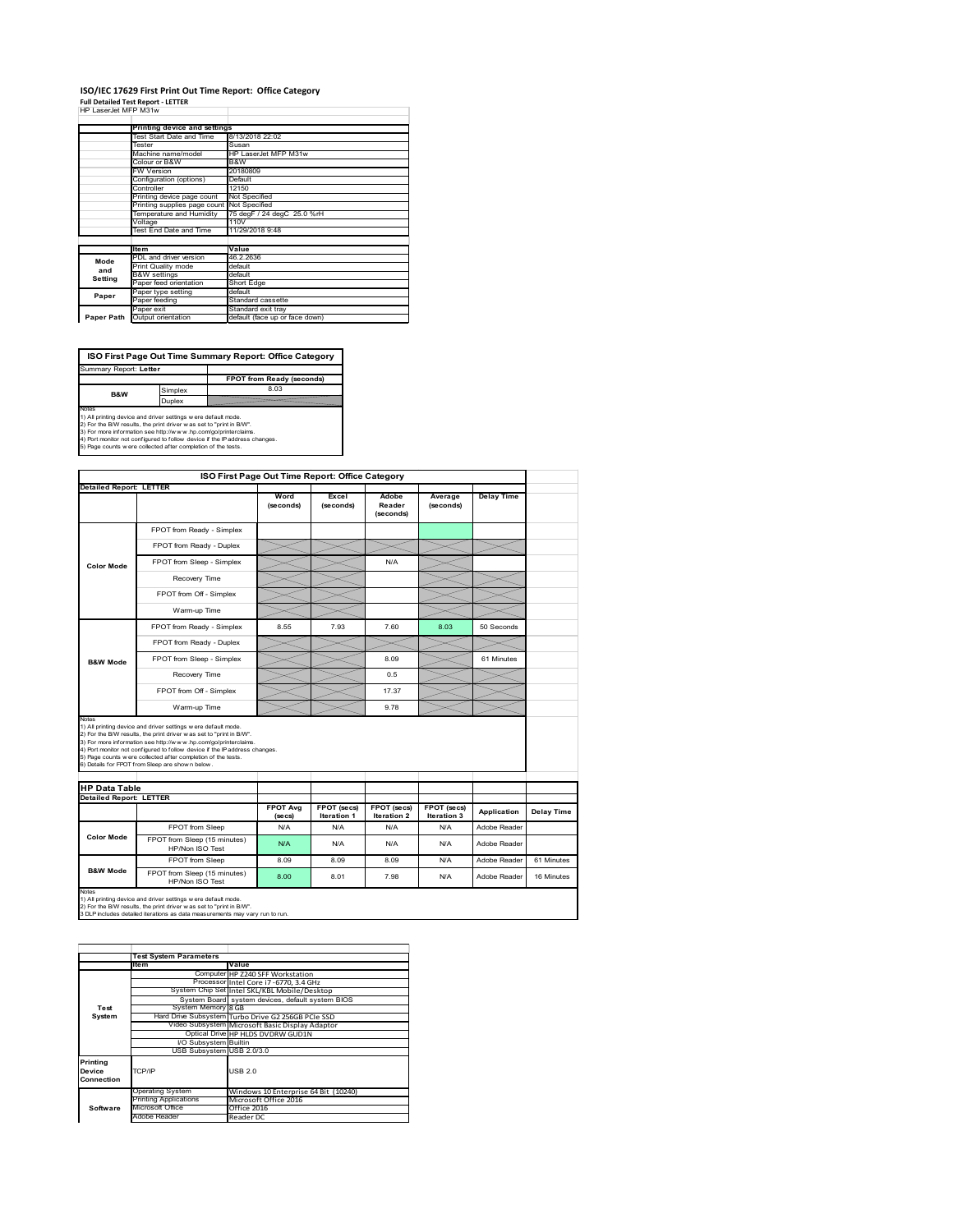### **ISO/IEC 17629 First Print Out Time Report: Office Category Full Detailed Test Report ‐ A4** HP LaserJet MFP M31w

| HP LaserJet MFP M31w | . <del>.</del> |  |
|----------------------|----------------|--|
|                      |                |  |

|            | Printing device and settings               |                                |
|------------|--------------------------------------------|--------------------------------|
|            | Test Start Date and Time                   | 8/13/2018 22:02                |
|            | Tester                                     | Susan                          |
|            | Machine name/model                         | HP LaserJet MFP M31w           |
|            | Colour or B&W                              | B&W                            |
|            | FW Version                                 | 20180809                       |
|            | Configuration (options)                    | Default                        |
|            | Controller                                 | 12150                          |
|            | Printing device page count                 | Not Specified                  |
|            | Printing supplies page count Not Specified |                                |
|            | Temperature and Humidity                   | 75 degF / 24 degC 25.0 %rH     |
|            | Voltage                                    | 110V                           |
|            | Test End Date and Time                     | 11/29/2018 9:48                |
|            |                                            |                                |
|            | <b>Item</b>                                | Value                          |
| Mode       | PDL and driver version                     | 46.2.2636                      |
| and        | Print Quality mode                         | default                        |
| Setting    | <b>B&amp;W</b> settings                    | default                        |
|            | Paper feed orientation                     | Short Edge                     |
| Paper      | Paper type setting                         | default                        |
|            | Paper feeding                              | Standard cassette              |
|            | Paper exit                                 | Standard exit tray             |
| Paper Path | Output orientation                         | default (face up or face down) |

**ISO First Page Out Time Summary Report: Office Category**

**FPOT from Ready (seconds)** Simplex 8.14 Duplex Notes<br>1) All printing device and driver settings were default mode.<br>2) For the BAV results, the print driver was set to "print in BAV".<br>3) For more information see http://www.hp.com/golprinterclaims.<br>4) Port monitor not co Summary Report: A4 **B&W**

|                                             | ISO First Page Out Time Report: Office Category                                                                                                                                                                                                                                                                                                                                                             |                            |                                   |                              |                            |                   |                   |
|---------------------------------------------|-------------------------------------------------------------------------------------------------------------------------------------------------------------------------------------------------------------------------------------------------------------------------------------------------------------------------------------------------------------------------------------------------------------|----------------------------|-----------------------------------|------------------------------|----------------------------|-------------------|-------------------|
| Detailed Report: A4                         |                                                                                                                                                                                                                                                                                                                                                                                                             | Word<br>(seconds)          | Excel<br>(seconds)                | Adobe<br>Reader<br>(seconds) | Average<br>(seconds)       | <b>Delay Time</b> |                   |
|                                             | FPOT from Ready - Simplex                                                                                                                                                                                                                                                                                                                                                                                   |                            |                                   |                              |                            |                   |                   |
|                                             |                                                                                                                                                                                                                                                                                                                                                                                                             |                            |                                   |                              |                            |                   |                   |
|                                             | FPOT from Ready - Duplex                                                                                                                                                                                                                                                                                                                                                                                    |                            |                                   |                              |                            |                   |                   |
| <b>Color Mode</b>                           | FPOT from Sleep - Simplex                                                                                                                                                                                                                                                                                                                                                                                   |                            |                                   | N/A                          |                            |                   |                   |
|                                             | Recovery Time                                                                                                                                                                                                                                                                                                                                                                                               |                            |                                   |                              |                            |                   |                   |
|                                             | FPOT from Off - Simplex                                                                                                                                                                                                                                                                                                                                                                                     |                            |                                   |                              |                            |                   |                   |
|                                             | Warm-up Time                                                                                                                                                                                                                                                                                                                                                                                                |                            |                                   |                              |                            |                   |                   |
|                                             | FPOT from Ready - Simplex                                                                                                                                                                                                                                                                                                                                                                                   | 8.76                       | 7.96                              | 7.70                         | 8.14                       | 50 Seconds        |                   |
|                                             | FPOT from Ready - Duplex                                                                                                                                                                                                                                                                                                                                                                                    |                            |                                   |                              |                            |                   |                   |
| <b>B&amp;W Mode</b>                         | FPOT from Sleep - Simplex                                                                                                                                                                                                                                                                                                                                                                                   |                            |                                   | 8.19                         |                            | 61 Minutes        |                   |
|                                             | Recovery Time                                                                                                                                                                                                                                                                                                                                                                                               |                            |                                   | 0.5                          |                            |                   |                   |
|                                             |                                                                                                                                                                                                                                                                                                                                                                                                             |                            |                                   |                              |                            |                   |                   |
|                                             | FPOT from Off - Simplex                                                                                                                                                                                                                                                                                                                                                                                     |                            |                                   | 1747                         |                            |                   |                   |
| Notes                                       | Warm-up Time                                                                                                                                                                                                                                                                                                                                                                                                |                            |                                   | 9.77                         |                            |                   |                   |
|                                             | 1) All printing device and driver settings w ere default mode.<br>2) For the B/W results, the print driver was set to "print in B/W".<br>3) For more information see http://www.hp.com/go/printerclaims.<br>4) Port monitor not configured to follow device if the IP address changes.<br>5) Page counts w ere collected after completion of the tests.<br>6) Details for FPOT from Sleep are show n below. |                            |                                   |                              |                            |                   |                   |
|                                             |                                                                                                                                                                                                                                                                                                                                                                                                             |                            |                                   |                              |                            |                   |                   |
| <b>HP Data Table</b><br>Detailed Report: A4 |                                                                                                                                                                                                                                                                                                                                                                                                             | <b>FPOT Avg</b><br>(se cs) | FPOT (secs)<br><b>Iteration 1</b> | FPOT (secs)<br>Iteration 2   | FPOT (secs)<br>Iteration 3 | Application       |                   |
|                                             | FPOT from Sleep                                                                                                                                                                                                                                                                                                                                                                                             | N/A                        | N/A                               | N/A                          | N/A                        | Adobe Reader      | <b>Delay Time</b> |
| <b>Color Mode</b>                           | FPOT from Sleep (15 minutes)<br>HP/Non ISO Test                                                                                                                                                                                                                                                                                                                                                             | N/A                        | N/A                               | N/A                          | N/A                        | Adobe Reader      |                   |
| <b>B&amp;W Mode</b>                         | FPOT from Sleep                                                                                                                                                                                                                                                                                                                                                                                             | 8.19                       | 8.18                              | 8.20                         | N/A                        | Adobe Reader      | 61 Minutes        |

1) All printing device and driver settings w ere default mode.<br>2) For the B/W results, the print driver w as set to "print in B/W".<br>3 DLP includes detailed iterations as data measurements may vary run to run.

|            | <b>Test System Parameters</b> |                                                    |
|------------|-------------------------------|----------------------------------------------------|
|            | <b>Item</b>                   | Value                                              |
|            |                               | Computer HP Z240 SFF Workstation                   |
|            |                               | Processor Intel Core i7-6770, 3.4 GHz              |
|            |                               | System Chip Set Intel SKL/KBL Mobile/Desktop       |
|            |                               | System Board system devices, default system BIOS   |
| Test       | System Memory 8 GB            |                                                    |
| System     |                               | Hard Drive Subsystem Turbo Drive G2 256GB PCIe SSD |
|            |                               | Video Subsystem Microsoft Basic Display Adaptor    |
|            |                               | Optical Drive HP HLDS DVDRW GUD1N                  |
|            | I/O Subsystem Builtin         |                                                    |
|            | USB Subsystem USB 2.0/3.0     |                                                    |
| Printing   |                               |                                                    |
| Device     | TCP/IP                        | USB <sub>20</sub>                                  |
| Connection |                               |                                                    |
|            | Operating System              | Windows 10 Enterprise 64 Bit (10240)               |
|            | <b>Printing Applications</b>  | Microsoft Office 2016                              |
| Software   | Microsoft Office              | Office 2016                                        |
|            | Adobe Reader                  | Reader DC                                          |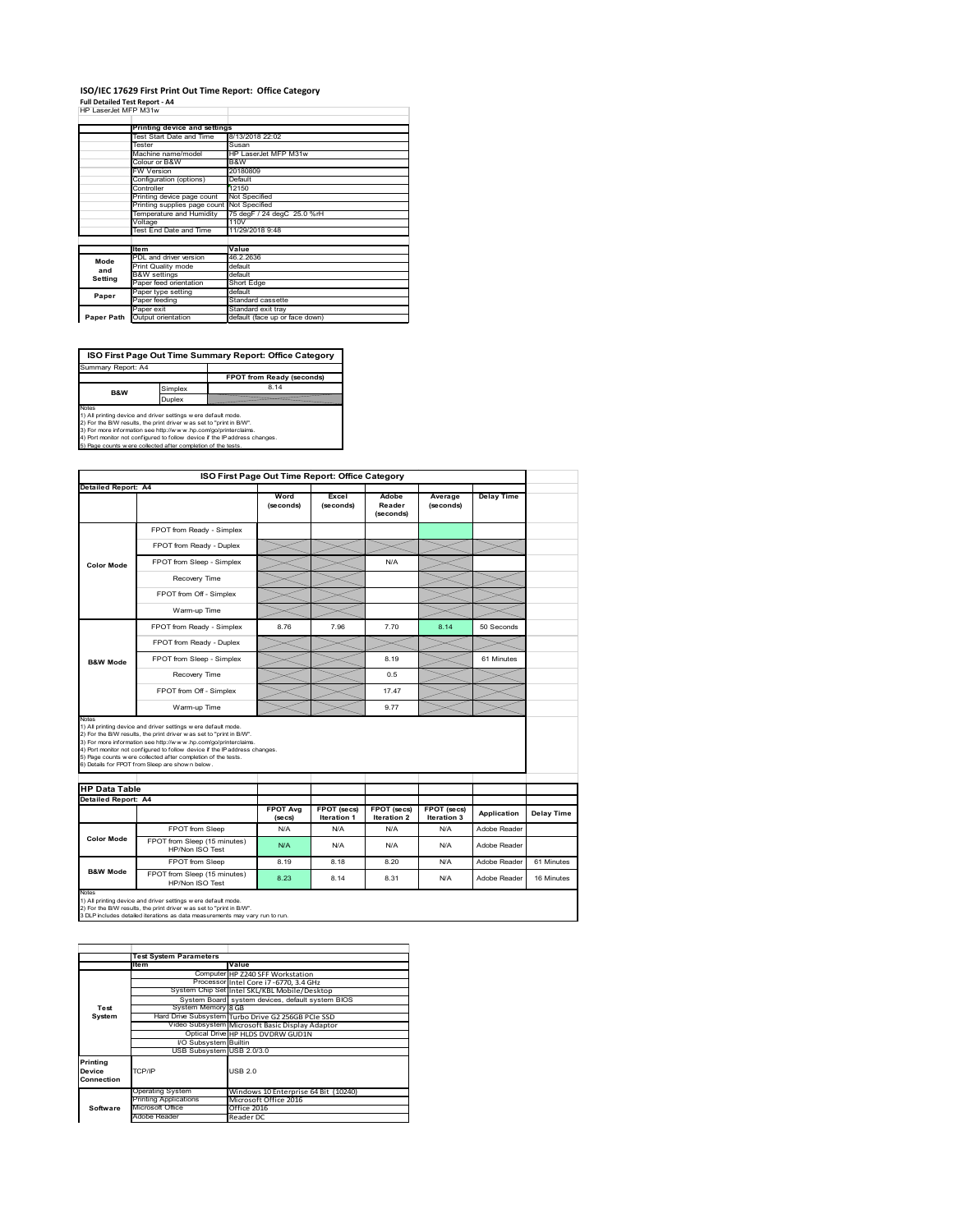## ISO/IEC 29183 Copy Productivity Report

| Test Start Date and Time 8/13/2018 22:02<br>Tester Susan<br>Machine name/model HP LaserJet MFP M31w<br>Colour or B&W B&W<br><b>FW Version 20180809</b><br>Configuration (options) Not Specified<br>Temperature and Humidity 75 degF / 24 degC 25.0 %rH<br>Test End Date and Time: 12/4/2018 21:36<br><b>Pre-set Value</b><br>Pre-set Item<br><b>Output Resolution Default</b><br><b>Output Quality Default</b><br>Copying Mode Colour for Colour and B&W for B&W<br>Mode<br>Auto Density Adjustment Default<br>Collating function Set in Control Panel<br>Paper Sending Direction Default<br>Paper<br>Paper Type Setting Default<br>Paper Feeding Tray 2<br>Paper<br>Paper Exit Default<br>Path<br>Face Up Exit Default (face down)<br><b>Fixing Capability Default</b><br>Image Quality Stability Default<br><b>Stop</b><br>Capacity of Paper Default<br>Others None<br>Paper Manufacturer HP / Xerox<br>Paper Weight 20lb / 75 g/m2<br>Paper<br>Paper Size Letter / A4<br>Paper type/name HP Multipurpose Ultra White / HP Office<br><b>sFCOT</b><br>sESAT (ipm)<br>B&W<br>9.86<br>21.25<br>sEFTP (ipm)<br><b>Target</b><br>sFCOT (secs)<br>sESAT (ipm) | Temporary<br>Summary Report: Letter<br>Notes<br>First Copy Out and Copy Speed measured using ISO/IEC 29183, excludes first set of test<br>documents. For more information see http://www.hp.com/go/printerclaims. Exact speed varies<br>depending on the system configuration and document.<br>Only Target A w as used, all test documents have the same Saturated throughput. Reference<br>ISO/IEC29183:2010 Clause 5, Sections 5.3.1 and 5.3.2<br>Detailed Report: LETTER |  |                                  |                                           |  |                      |  |
|-----------------------------------------------------------------------------------------------------------------------------------------------------------------------------------------------------------------------------------------------------------------------------------------------------------------------------------------------------------------------------------------------------------------------------------------------------------------------------------------------------------------------------------------------------------------------------------------------------------------------------------------------------------------------------------------------------------------------------------------------------------------------------------------------------------------------------------------------------------------------------------------------------------------------------------------------------------------------------------------------------------------------------------------------------------------------------------------------------------------------------------------------------------|-----------------------------------------------------------------------------------------------------------------------------------------------------------------------------------------------------------------------------------------------------------------------------------------------------------------------------------------------------------------------------------------------------------------------------------------------------------------------------|--|----------------------------------|-------------------------------------------|--|----------------------|--|
|                                                                                                                                                                                                                                                                                                                                                                                                                                                                                                                                                                                                                                                                                                                                                                                                                                                                                                                                                                                                                                                                                                                                                           |                                                                                                                                                                                                                                                                                                                                                                                                                                                                             |  |                                  |                                           |  |                      |  |
|                                                                                                                                                                                                                                                                                                                                                                                                                                                                                                                                                                                                                                                                                                                                                                                                                                                                                                                                                                                                                                                                                                                                                           |                                                                                                                                                                                                                                                                                                                                                                                                                                                                             |  |                                  |                                           |  |                      |  |
|                                                                                                                                                                                                                                                                                                                                                                                                                                                                                                                                                                                                                                                                                                                                                                                                                                                                                                                                                                                                                                                                                                                                                           |                                                                                                                                                                                                                                                                                                                                                                                                                                                                             |  |                                  |                                           |  |                      |  |
|                                                                                                                                                                                                                                                                                                                                                                                                                                                                                                                                                                                                                                                                                                                                                                                                                                                                                                                                                                                                                                                                                                                                                           |                                                                                                                                                                                                                                                                                                                                                                                                                                                                             |  |                                  |                                           |  |                      |  |
|                                                                                                                                                                                                                                                                                                                                                                                                                                                                                                                                                                                                                                                                                                                                                                                                                                                                                                                                                                                                                                                                                                                                                           |                                                                                                                                                                                                                                                                                                                                                                                                                                                                             |  |                                  |                                           |  |                      |  |
|                                                                                                                                                                                                                                                                                                                                                                                                                                                                                                                                                                                                                                                                                                                                                                                                                                                                                                                                                                                                                                                                                                                                                           |                                                                                                                                                                                                                                                                                                                                                                                                                                                                             |  |                                  |                                           |  |                      |  |
|                                                                                                                                                                                                                                                                                                                                                                                                                                                                                                                                                                                                                                                                                                                                                                                                                                                                                                                                                                                                                                                                                                                                                           |                                                                                                                                                                                                                                                                                                                                                                                                                                                                             |  |                                  |                                           |  |                      |  |
|                                                                                                                                                                                                                                                                                                                                                                                                                                                                                                                                                                                                                                                                                                                                                                                                                                                                                                                                                                                                                                                                                                                                                           |                                                                                                                                                                                                                                                                                                                                                                                                                                                                             |  |                                  |                                           |  |                      |  |
|                                                                                                                                                                                                                                                                                                                                                                                                                                                                                                                                                                                                                                                                                                                                                                                                                                                                                                                                                                                                                                                                                                                                                           |                                                                                                                                                                                                                                                                                                                                                                                                                                                                             |  |                                  |                                           |  |                      |  |
|                                                                                                                                                                                                                                                                                                                                                                                                                                                                                                                                                                                                                                                                                                                                                                                                                                                                                                                                                                                                                                                                                                                                                           |                                                                                                                                                                                                                                                                                                                                                                                                                                                                             |  |                                  |                                           |  |                      |  |
|                                                                                                                                                                                                                                                                                                                                                                                                                                                                                                                                                                                                                                                                                                                                                                                                                                                                                                                                                                                                                                                                                                                                                           |                                                                                                                                                                                                                                                                                                                                                                                                                                                                             |  |                                  |                                           |  |                      |  |
|                                                                                                                                                                                                                                                                                                                                                                                                                                                                                                                                                                                                                                                                                                                                                                                                                                                                                                                                                                                                                                                                                                                                                           |                                                                                                                                                                                                                                                                                                                                                                                                                                                                             |  |                                  |                                           |  |                      |  |
|                                                                                                                                                                                                                                                                                                                                                                                                                                                                                                                                                                                                                                                                                                                                                                                                                                                                                                                                                                                                                                                                                                                                                           |                                                                                                                                                                                                                                                                                                                                                                                                                                                                             |  |                                  |                                           |  |                      |  |
|                                                                                                                                                                                                                                                                                                                                                                                                                                                                                                                                                                                                                                                                                                                                                                                                                                                                                                                                                                                                                                                                                                                                                           |                                                                                                                                                                                                                                                                                                                                                                                                                                                                             |  |                                  |                                           |  |                      |  |
|                                                                                                                                                                                                                                                                                                                                                                                                                                                                                                                                                                                                                                                                                                                                                                                                                                                                                                                                                                                                                                                                                                                                                           |                                                                                                                                                                                                                                                                                                                                                                                                                                                                             |  |                                  |                                           |  |                      |  |
|                                                                                                                                                                                                                                                                                                                                                                                                                                                                                                                                                                                                                                                                                                                                                                                                                                                                                                                                                                                                                                                                                                                                                           |                                                                                                                                                                                                                                                                                                                                                                                                                                                                             |  |                                  |                                           |  |                      |  |
|                                                                                                                                                                                                                                                                                                                                                                                                                                                                                                                                                                                                                                                                                                                                                                                                                                                                                                                                                                                                                                                                                                                                                           |                                                                                                                                                                                                                                                                                                                                                                                                                                                                             |  |                                  |                                           |  |                      |  |
|                                                                                                                                                                                                                                                                                                                                                                                                                                                                                                                                                                                                                                                                                                                                                                                                                                                                                                                                                                                                                                                                                                                                                           |                                                                                                                                                                                                                                                                                                                                                                                                                                                                             |  |                                  |                                           |  |                      |  |
|                                                                                                                                                                                                                                                                                                                                                                                                                                                                                                                                                                                                                                                                                                                                                                                                                                                                                                                                                                                                                                                                                                                                                           |                                                                                                                                                                                                                                                                                                                                                                                                                                                                             |  |                                  |                                           |  |                      |  |
|                                                                                                                                                                                                                                                                                                                                                                                                                                                                                                                                                                                                                                                                                                                                                                                                                                                                                                                                                                                                                                                                                                                                                           |                                                                                                                                                                                                                                                                                                                                                                                                                                                                             |  |                                  |                                           |  |                      |  |
|                                                                                                                                                                                                                                                                                                                                                                                                                                                                                                                                                                                                                                                                                                                                                                                                                                                                                                                                                                                                                                                                                                                                                           |                                                                                                                                                                                                                                                                                                                                                                                                                                                                             |  |                                  |                                           |  |                      |  |
|                                                                                                                                                                                                                                                                                                                                                                                                                                                                                                                                                                                                                                                                                                                                                                                                                                                                                                                                                                                                                                                                                                                                                           |                                                                                                                                                                                                                                                                                                                                                                                                                                                                             |  |                                  |                                           |  |                      |  |
|                                                                                                                                                                                                                                                                                                                                                                                                                                                                                                                                                                                                                                                                                                                                                                                                                                                                                                                                                                                                                                                                                                                                                           |                                                                                                                                                                                                                                                                                                                                                                                                                                                                             |  |                                  |                                           |  |                      |  |
|                                                                                                                                                                                                                                                                                                                                                                                                                                                                                                                                                                                                                                                                                                                                                                                                                                                                                                                                                                                                                                                                                                                                                           |                                                                                                                                                                                                                                                                                                                                                                                                                                                                             |  |                                  |                                           |  |                      |  |
|                                                                                                                                                                                                                                                                                                                                                                                                                                                                                                                                                                                                                                                                                                                                                                                                                                                                                                                                                                                                                                                                                                                                                           |                                                                                                                                                                                                                                                                                                                                                                                                                                                                             |  |                                  |                                           |  |                      |  |
|                                                                                                                                                                                                                                                                                                                                                                                                                                                                                                                                                                                                                                                                                                                                                                                                                                                                                                                                                                                                                                                                                                                                                           |                                                                                                                                                                                                                                                                                                                                                                                                                                                                             |  |                                  |                                           |  |                      |  |
|                                                                                                                                                                                                                                                                                                                                                                                                                                                                                                                                                                                                                                                                                                                                                                                                                                                                                                                                                                                                                                                                                                                                                           |                                                                                                                                                                                                                                                                                                                                                                                                                                                                             |  |                                  |                                           |  |                      |  |
|                                                                                                                                                                                                                                                                                                                                                                                                                                                                                                                                                                                                                                                                                                                                                                                                                                                                                                                                                                                                                                                                                                                                                           |                                                                                                                                                                                                                                                                                                                                                                                                                                                                             |  |                                  |                                           |  |                      |  |
|                                                                                                                                                                                                                                                                                                                                                                                                                                                                                                                                                                                                                                                                                                                                                                                                                                                                                                                                                                                                                                                                                                                                                           |                                                                                                                                                                                                                                                                                                                                                                                                                                                                             |  |                                  |                                           |  |                      |  |
|                                                                                                                                                                                                                                                                                                                                                                                                                                                                                                                                                                                                                                                                                                                                                                                                                                                                                                                                                                                                                                                                                                                                                           |                                                                                                                                                                                                                                                                                                                                                                                                                                                                             |  |                                  |                                           |  |                      |  |
|                                                                                                                                                                                                                                                                                                                                                                                                                                                                                                                                                                                                                                                                                                                                                                                                                                                                                                                                                                                                                                                                                                                                                           |                                                                                                                                                                                                                                                                                                                                                                                                                                                                             |  |                                  |                                           |  |                      |  |
|                                                                                                                                                                                                                                                                                                                                                                                                                                                                                                                                                                                                                                                                                                                                                                                                                                                                                                                                                                                                                                                                                                                                                           |                                                                                                                                                                                                                                                                                                                                                                                                                                                                             |  |                                  |                                           |  |                      |  |
|                                                                                                                                                                                                                                                                                                                                                                                                                                                                                                                                                                                                                                                                                                                                                                                                                                                                                                                                                                                                                                                                                                                                                           |                                                                                                                                                                                                                                                                                                                                                                                                                                                                             |  |                                  |                                           |  |                      |  |
|                                                                                                                                                                                                                                                                                                                                                                                                                                                                                                                                                                                                                                                                                                                                                                                                                                                                                                                                                                                                                                                                                                                                                           |                                                                                                                                                                                                                                                                                                                                                                                                                                                                             |  |                                  |                                           |  |                      |  |
|                                                                                                                                                                                                                                                                                                                                                                                                                                                                                                                                                                                                                                                                                                                                                                                                                                                                                                                                                                                                                                                                                                                                                           |                                                                                                                                                                                                                                                                                                                                                                                                                                                                             |  |                                  |                                           |  |                      |  |
|                                                                                                                                                                                                                                                                                                                                                                                                                                                                                                                                                                                                                                                                                                                                                                                                                                                                                                                                                                                                                                                                                                                                                           |                                                                                                                                                                                                                                                                                                                                                                                                                                                                             |  |                                  |                                           |  |                      |  |
|                                                                                                                                                                                                                                                                                                                                                                                                                                                                                                                                                                                                                                                                                                                                                                                                                                                                                                                                                                                                                                                                                                                                                           |                                                                                                                                                                                                                                                                                                                                                                                                                                                                             |  |                                  |                                           |  |                      |  |
|                                                                                                                                                                                                                                                                                                                                                                                                                                                                                                                                                                                                                                                                                                                                                                                                                                                                                                                                                                                                                                                                                                                                                           |                                                                                                                                                                                                                                                                                                                                                                                                                                                                             |  |                                  |                                           |  |                      |  |
|                                                                                                                                                                                                                                                                                                                                                                                                                                                                                                                                                                                                                                                                                                                                                                                                                                                                                                                                                                                                                                                                                                                                                           |                                                                                                                                                                                                                                                                                                                                                                                                                                                                             |  |                                  |                                           |  |                      |  |
|                                                                                                                                                                                                                                                                                                                                                                                                                                                                                                                                                                                                                                                                                                                                                                                                                                                                                                                                                                                                                                                                                                                                                           |                                                                                                                                                                                                                                                                                                                                                                                                                                                                             |  |                                  |                                           |  |                      |  |
|                                                                                                                                                                                                                                                                                                                                                                                                                                                                                                                                                                                                                                                                                                                                                                                                                                                                                                                                                                                                                                                                                                                                                           |                                                                                                                                                                                                                                                                                                                                                                                                                                                                             |  |                                  |                                           |  |                      |  |
|                                                                                                                                                                                                                                                                                                                                                                                                                                                                                                                                                                                                                                                                                                                                                                                                                                                                                                                                                                                                                                                                                                                                                           |                                                                                                                                                                                                                                                                                                                                                                                                                                                                             |  |                                  |                                           |  |                      |  |
|                                                                                                                                                                                                                                                                                                                                                                                                                                                                                                                                                                                                                                                                                                                                                                                                                                                                                                                                                                                                                                                                                                                                                           |                                                                                                                                                                                                                                                                                                                                                                                                                                                                             |  | <b>Machine Setup Information</b> |                                           |  |                      |  |
|                                                                                                                                                                                                                                                                                                                                                                                                                                                                                                                                                                                                                                                                                                                                                                                                                                                                                                                                                                                                                                                                                                                                                           |                                                                                                                                                                                                                                                                                                                                                                                                                                                                             |  |                                  | <b>Full Detailed Test Report - LETTER</b> |  | HP LaserJet MFP M31w |  |
|                                                                                                                                                                                                                                                                                                                                                                                                                                                                                                                                                                                                                                                                                                                                                                                                                                                                                                                                                                                                                                                                                                                                                           |                                                                                                                                                                                                                                                                                                                                                                                                                                                                             |  |                                  |                                           |  |                      |  |
|                                                                                                                                                                                                                                                                                                                                                                                                                                                                                                                                                                                                                                                                                                                                                                                                                                                                                                                                                                                                                                                                                                                                                           |                                                                                                                                                                                                                                                                                                                                                                                                                                                                             |  |                                  |                                           |  |                      |  |
|                                                                                                                                                                                                                                                                                                                                                                                                                                                                                                                                                                                                                                                                                                                                                                                                                                                                                                                                                                                                                                                                                                                                                           |                                                                                                                                                                                                                                                                                                                                                                                                                                                                             |  |                                  |                                           |  |                      |  |
|                                                                                                                                                                                                                                                                                                                                                                                                                                                                                                                                                                                                                                                                                                                                                                                                                                                                                                                                                                                                                                                                                                                                                           |                                                                                                                                                                                                                                                                                                                                                                                                                                                                             |  |                                  |                                           |  |                      |  |

| Summary Report: Letter |              |             |
|------------------------|--------------|-------------|
|                        |              |             |
|                        | <b>sFCOT</b> | sESAT (ipm) |
|                        | 9.86         | 21.25       |

|                         |                | Face Up Exit Default (face down)                                                                            | <b>Fapel EXILIDEIAUIL</b> |                                                                                                                                                                                                                                                                                   |                  |             |
|-------------------------|----------------|-------------------------------------------------------------------------------------------------------------|---------------------------|-----------------------------------------------------------------------------------------------------------------------------------------------------------------------------------------------------------------------------------------------------------------------------------|------------------|-------------|
|                         |                | Fixing Capability Default                                                                                   |                           |                                                                                                                                                                                                                                                                                   |                  |             |
| Temporary               |                | Image Quality Stability Default                                                                             |                           |                                                                                                                                                                                                                                                                                   |                  |             |
| Stop                    |                | Capacity of Paper Default                                                                                   |                           |                                                                                                                                                                                                                                                                                   |                  |             |
|                         |                | Others None                                                                                                 |                           |                                                                                                                                                                                                                                                                                   |                  |             |
|                         |                |                                                                                                             |                           |                                                                                                                                                                                                                                                                                   |                  |             |
|                         |                | Paper Manufacturer HP / Xerox                                                                               |                           |                                                                                                                                                                                                                                                                                   |                  |             |
| Paper                   |                | Paper Weight 20lb / 75 g/m2                                                                                 |                           |                                                                                                                                                                                                                                                                                   |                  |             |
|                         |                | Paper Size Letter / A4                                                                                      |                           |                                                                                                                                                                                                                                                                                   |                  |             |
|                         |                |                                                                                                             |                           | Paper type/name HP Multipurpose Ultra White / HP Office                                                                                                                                                                                                                           |                  |             |
| Summary Report: Letter  |                |                                                                                                             |                           |                                                                                                                                                                                                                                                                                   |                  |             |
|                         |                |                                                                                                             |                           |                                                                                                                                                                                                                                                                                   |                  |             |
|                         | <b>B&amp;W</b> | <b>sFCOT</b><br>9.86                                                                                        |                           | sESAT (ipm)<br>21.25                                                                                                                                                                                                                                                              |                  |             |
| Notes                   |                | depending on the system configuration and document.<br>ISO/IEC29183:2010 Clause 5, Sections 5.3.1 and 5.3.2 |                           | First Copy Out and Copy Speed measured using ISO/IEC 29183, excludes first set of test<br>documents. For more information see http://www.hp.com/go/printerclaims. Exact speed varies<br>Only Target A w as used, all test documents have the same Saturated throughput. Reference |                  |             |
| Detailed Report: LETTER |                |                                                                                                             |                           |                                                                                                                                                                                                                                                                                   |                  |             |
|                         |                |                                                                                                             |                           |                                                                                                                                                                                                                                                                                   |                  |             |
|                         |                |                                                                                                             |                           |                                                                                                                                                                                                                                                                                   |                  |             |
|                         | <b>Target</b>  | sFCOT (secs)                                                                                                |                           | sEFTP (ipm)                                                                                                                                                                                                                                                                       |                  | sESAT (ipm) |
|                         |                |                                                                                                             | <b>1copy</b>              | 1copy+30sec                                                                                                                                                                                                                                                                       | 1copy+4minutes   |             |
|                         | A              | 9.86                                                                                                        | 6.08                      | 17.63                                                                                                                                                                                                                                                                             | 20.67<br>87 sets | 21.25       |
|                         | $\,$ B         |                                                                                                             |                           | 12 sets                                                                                                                                                                                                                                                                           |                  |             |
| B&W                     | $\mathbf C$    |                                                                                                             |                           |                                                                                                                                                                                                                                                                                   |                  |             |
|                         | D              |                                                                                                             |                           |                                                                                                                                                                                                                                                                                   |                  |             |
| <b>Notes</b>            | Average        | 9.86                                                                                                        | 6.08                      | 17.63                                                                                                                                                                                                                                                                             | 20.67            | 21.25       |

#### **Notes**